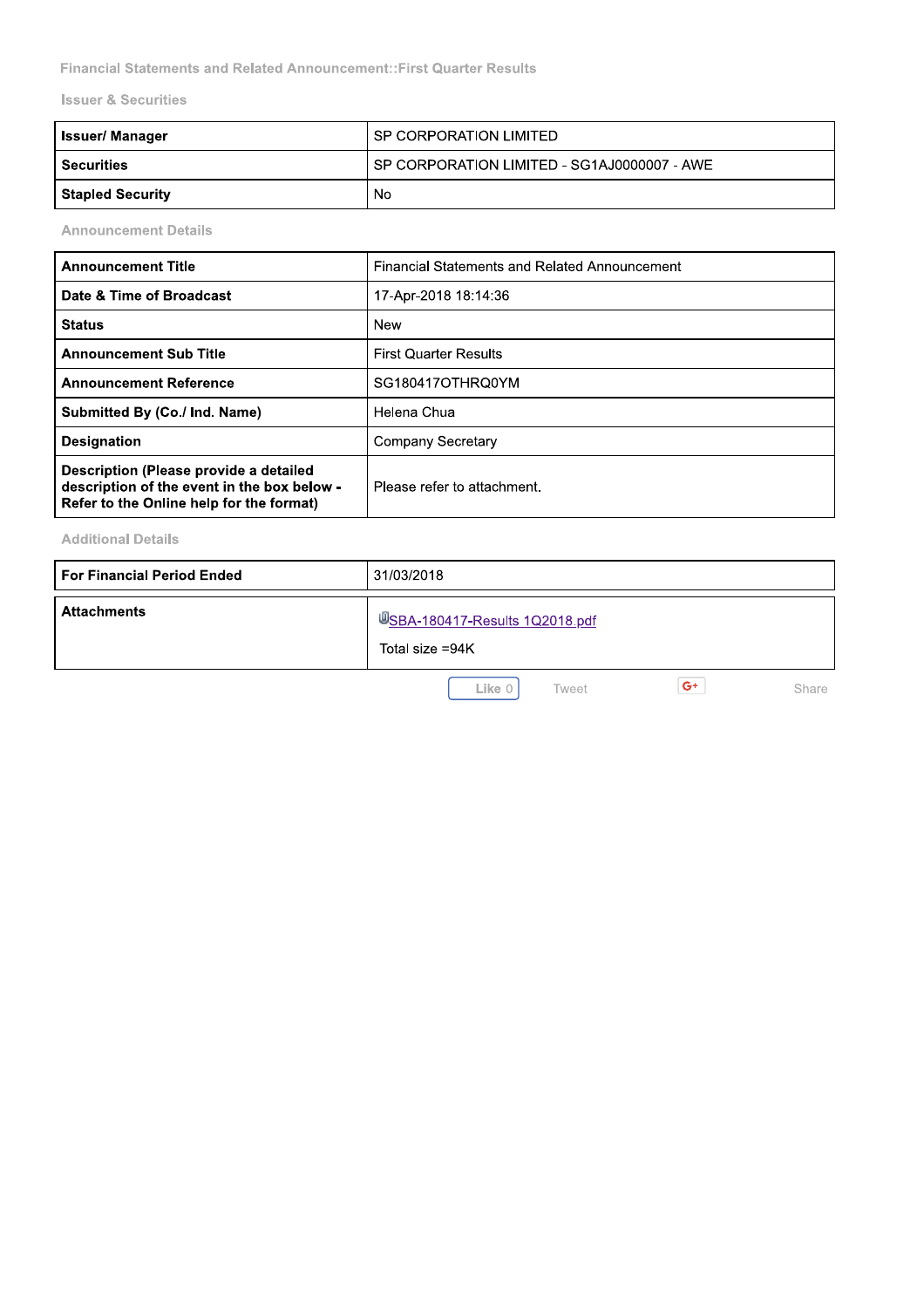

**SP CORPORATION LIMITED** 

**(Company Registration No. 195200115k)** 

## **UNAUDITED RESULTS FOR THE FIRST QUARTER ENDED 31 MARCH 2018 ("1Q2018")**

## **PART I - INFORMATION REQUIRED FOR ANNOUNCEMENTS OF QUARTERLY (Q1, Q2 & Q3), HALF-YEAR AND FULL YEAR RESULTS**

**\_\_\_\_\_\_\_\_\_\_\_\_\_\_\_\_\_\_\_\_\_\_\_\_\_\_\_\_\_\_\_\_\_\_\_\_\_\_\_\_\_\_\_\_\_\_\_\_\_\_\_\_\_\_\_\_\_\_\_\_\_\_\_\_\_\_\_\_\_\_\_** 

**\_\_\_\_\_\_\_\_\_\_\_\_\_\_\_\_\_\_\_\_\_\_\_\_\_\_\_\_\_\_\_\_\_\_\_\_\_\_\_\_\_\_\_\_\_\_\_\_\_\_\_\_\_\_\_\_\_\_\_\_\_\_\_\_\_\_\_\_\_\_\_**

## **1(a)(i) Consolidated Statement of Profit or Loss (for the group), together with a comparative statement for the corresponding period of the immediately preceding financial year**

|                                                               |             | Group                |           |           |  |
|---------------------------------------------------------------|-------------|----------------------|-----------|-----------|--|
|                                                               |             | <b>First Quarter</b> |           |           |  |
|                                                               |             | 31.03.18             | 31.03.17  | $+ / (-)$ |  |
|                                                               | <b>Note</b> | \$'000               | \$'000    | $\%$      |  |
| <b>Continuing Operations</b>                                  |             |                      |           |           |  |
| <b>Revenue</b>                                                | a           | 28,587               | 21,685    | 32        |  |
| Cost of sales                                                 |             | (27, 997)            | (21, 203) | 32        |  |
| <b>Gross profit</b>                                           | a           | 590                  | 482       | 22        |  |
| Other operating income                                        |             |                      | 53        | n.m       |  |
| <b>Distribution costs</b>                                     |             |                      | (20)      | n.m       |  |
| Administrative expenses                                       | b           | (666)                | (400)     | 67        |  |
| Other operating expenses                                      | c           | (43)                 | (243)     | (82)      |  |
| Interest income                                               | d           | 252                  | 328       | (23)      |  |
| Profit before tax                                             |             | 133                  | 200       | (34)      |  |
| Income tax expense                                            | e           | (41)                 | (28)      | 46        |  |
| Profit for the financial period from continuing<br>operations |             | 92                   | 172       | (47)      |  |
| <b>Discontinued Operation</b>                                 |             |                      |           |           |  |
| Loss for the financial period from discontinued<br>operation  | f           |                      | (489)     | n.m       |  |
| Profit (Loss) for the financial period                        |             | 92                   | (317)     |           |  |
|                                                               |             |                      |           | n.m       |  |
| Profit (Loss) attributable to owners of the Company           |             |                      |           |           |  |
| - Continuing operations                                       |             | 92                   | 172       | (47)      |  |
| - Discontinued operation                                      |             |                      | (489)     | n.m       |  |
|                                                               |             | 92                   | (317)     | n.m       |  |

For comparison purpose, relevant 1Q2017 figures of the Tyre Distribution Unit were excluded from the presentation under the "Continuing Operations" but included under the "Discontinued Operation". The Tyre Distribution Unit was discontinued in December 2017.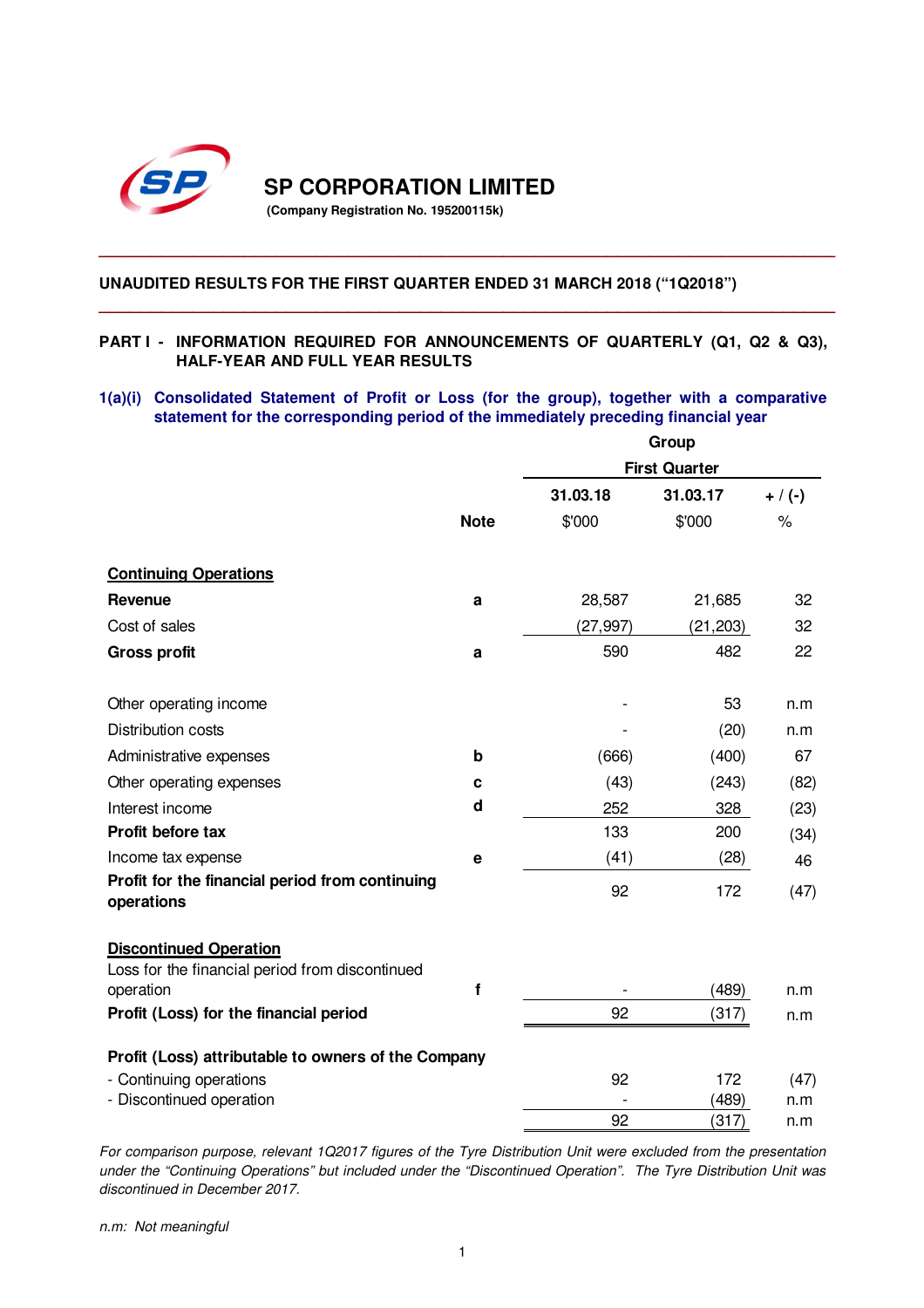### **1(a)(ii) Consolidated Statement of Profit or Loss and Other Comprehensive Income (for the group), together with a comparative statement for the corresponding period of the immediately preceding financial year**

\_\_\_\_\_\_\_\_\_\_\_\_\_\_\_\_\_\_\_\_\_\_\_\_\_\_\_\_\_\_\_\_\_\_\_\_\_\_\_\_\_\_\_\_\_\_\_\_\_\_\_\_\_\_\_\_\_\_\_\_\_\_\_\_\_\_\_\_\_\_\_\_\_\_\_\_\_\_

|                                                                                                     |             | Group<br><b>First Quarter</b> |                    |                   |  |
|-----------------------------------------------------------------------------------------------------|-------------|-------------------------------|--------------------|-------------------|--|
|                                                                                                     | <b>Note</b> | 31.03.18<br>\$'000            | 31.03.17<br>\$'000 | $+ / (-)$<br>$\%$ |  |
| Profit (Loss) for the financial period                                                              |             |                               |                    |                   |  |
| - Continuing operations                                                                             |             | 92                            | 172                | (47)              |  |
| - Discontinued operation                                                                            |             |                               | (489)              | n.m               |  |
|                                                                                                     |             | 92                            | (317)              | n.m               |  |
| Other comprehensive loss after tax:<br>Item that may be reclassified subsequently to profit or loss |             |                               |                    |                   |  |
| Exchange differences on translation of foreign operations                                           | g           | (924)                         | (1,101)            | (16)              |  |
| Total comprehensive loss for the financial period                                                   |             | (832)                         | (1,418)            | (41)              |  |
| Total comprehensive loss for the financial period attributable to                                   |             |                               |                    |                   |  |
| owners of the Company                                                                               |             | (832)                         | (1, 418)           | (41)              |  |

## **1(a)(iii) Profit for the financial period of the Group is arrived at after (charging) / crediting the following:**

|                                                                  | Continuing<br><b>Operations</b><br><b>First Quarter</b> |          | <b>Discontinued</b><br>Operation<br><b>First Quarter</b> |          | Group<br>Total<br><b>First Quarter</b> |          |  |
|------------------------------------------------------------------|---------------------------------------------------------|----------|----------------------------------------------------------|----------|----------------------------------------|----------|--|
|                                                                  | 31.03.18                                                | 31.03.17 | 31.03.18                                                 | 31.03.17 | 31.03.18                               | 31.03.17 |  |
|                                                                  | \$'000                                                  | \$'000   | \$'000                                                   | \$'000   | \$'000                                 | \$'000   |  |
| Depreciation of plant and equipment                              | (7)                                                     | (8)      | $\overline{\phantom{a}}$                                 | (18)     | (7)                                    | (26)     |  |
| Foreign currency exchange (loss) gain                            | (43)                                                    | (251)    | $\overline{\phantom{a}}$                                 | 8        | (43)                                   | (243)    |  |
| Over provision of income tax in respect of prior financial years | $\overline{\phantom{a}}$                                | 55       |                                                          |          |                                        | 55       |  |

### **Note:**

- a. Revenue in 1Q2018 increased by 32% to \$28.6 million mainly attributable to higher sales in commodities trading. The rate of increase in gross profit was lower because the higher gross margin from coal trading was largely offset by the lower gross margin from natural rubber and aluminium.
- b. The increase in administrative expenses in 1Q2018 was mainly due to higher manpower costs and rental expenses.
- c. The decrease in other operating expenses in 1Q2018 was mainly attributable to lower foreign currency exchange loss arising from the depreciation of US dollar against Singapore dollar.
- d. Interest income decrease was mainly due to lower overdue trade receivables.
- e. Last year's income tax expense was lower as it contained a reversal of an over-provision in the years prior to 2017.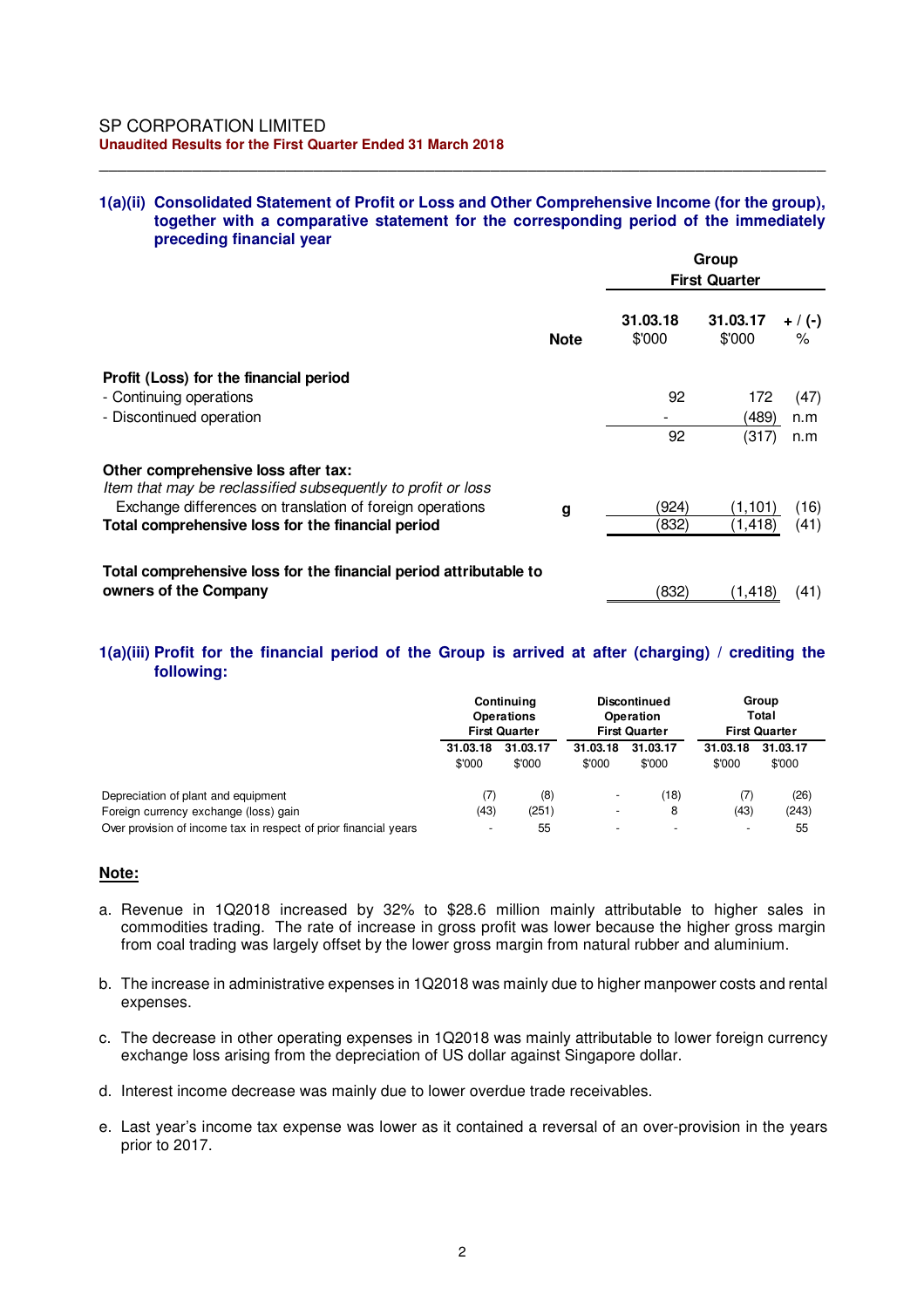#### SP CORPORATION LIMITED **Unaudited Results for the First Quarter Ended 31 March 2018**

f. Discontinued Operation refers to the tyre distribution business. Its performance in 1Q2017 is analysed as follows:

\_\_\_\_\_\_\_\_\_\_\_\_\_\_\_\_\_\_\_\_\_\_\_\_\_\_\_\_\_\_\_\_\_\_\_\_\_\_\_\_\_\_\_\_\_\_\_\_\_\_\_\_\_\_\_\_\_\_\_\_\_\_\_\_\_\_\_\_\_\_\_\_\_\_\_\_\_\_

|                                         | Group                |
|-----------------------------------------|----------------------|
|                                         | <b>First Quarter</b> |
|                                         | 31.03.17             |
|                                         | \$'000               |
|                                         |                      |
|                                         |                      |
| <b>Revenue</b>                          | 1,966                |
| Cost of sales                           | (1,637)              |
| <b>Gross profit</b>                     | 329                  |
|                                         |                      |
| Other operating income                  | 13                   |
| Distribution costs                      | (504)                |
| Administrative expenses                 | (372)                |
| Loss before tax                         | (534)                |
| Income tax credit                       | 45                   |
| Loss after tax for the financial period | (489)                |

g. The translation loss was due to the depreciation of US dollar against Singapore dollar upon consolidation of subsidiaries whose functional currency is US dollar.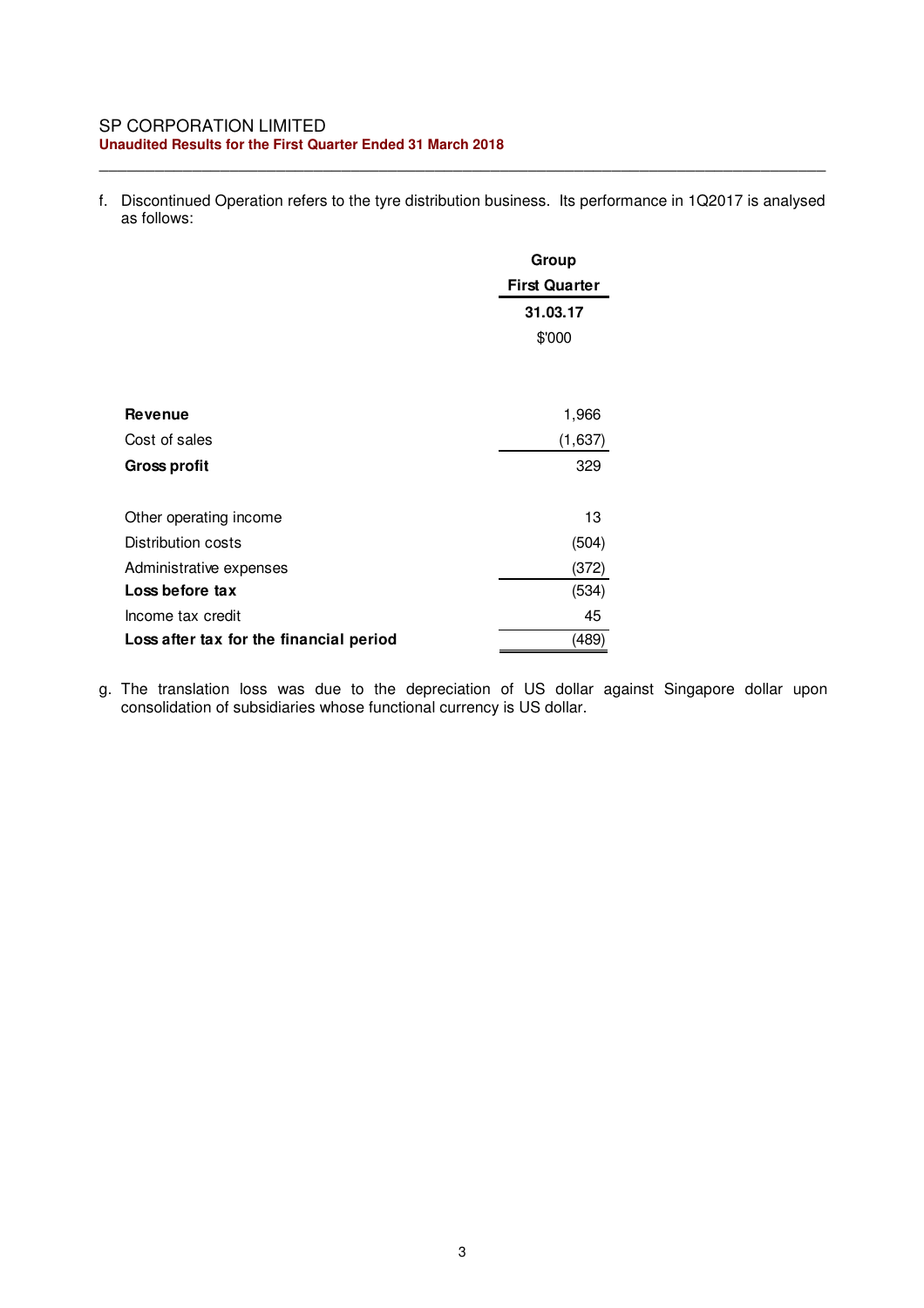#### SP CORPORATION LIMITED **Unaudited Results for the First Quarter Ended 31 March 2018**

### **1(b)(i) Statements of Financial Position (for the issuer and group), together with a comparative statement as at the end of the immediately preceding financial year**

\_\_\_\_\_\_\_\_\_\_\_\_\_\_\_\_\_\_\_\_\_\_\_\_\_\_\_\_\_\_\_\_\_\_\_\_\_\_\_\_\_\_\_\_\_\_\_\_\_\_\_\_\_\_\_\_\_\_\_\_\_\_\_\_\_\_\_\_\_\_\_\_\_\_\_\_\_\_

|                                                                                                             | Group              |                    | Company            |                         |                         |
|-------------------------------------------------------------------------------------------------------------|--------------------|--------------------|--------------------|-------------------------|-------------------------|
|                                                                                                             | <b>Note</b>        | 31.03.18<br>\$'000 | 31.12.17<br>\$'000 | 31.03.18<br>\$'000      | 31.12.17<br>\$'000      |
| <b>ASSETS</b>                                                                                               |                    |                    |                    |                         |                         |
| <b>Non-current assets</b><br>Plant and equipment<br>Investments in subsidiaries<br>Total non-current assets |                    | 164<br>164         | 172<br>172         | 155<br>30,381<br>30,536 | 161<br>30,343<br>30,504 |
|                                                                                                             |                    |                    |                    |                         |                         |
| <b>Current assets</b><br>Inventories<br>Trade and other receivables                                         | h                  | 35,089             | 44,039             | 6,700                   | 6,701                   |
| Tax recoverable                                                                                             |                    | 122                | 118                | 69                      | 69                      |
| Cash and bank balances<br>Total current assets                                                              | $\pmb{\mathsf{k}}$ | 23,338             | 22,684             | 1,872                   | 1,739                   |
| <b>Total assets</b>                                                                                         |                    | 58,549<br>58,713   | 66,841<br>67,013   | 8,641<br>39,177         | 8,509<br>39,013         |
| <b>EQUITY AND LIABILITIES</b>                                                                               |                    |                    |                    |                         |                         |
| <b>Equity</b><br>Share capital<br><b>Translation account</b>                                                | g                  | 58,366<br>(1,921)  | 58,366<br>(997)    | 58,366                  | 58,366                  |
| <b>Accumulated losses</b>                                                                                   |                    | (6, 471)           | (6, 563)           | (20,318)                | (20,486)                |
| Total equity                                                                                                |                    | 49,974             | 50,806             | 38,048                  | 37,880                  |
| <b>Non-current liability</b><br>Deferred tax                                                                |                    | 59                 | 38                 |                         |                         |
| <b>Current liabilities</b><br>Trade and other payables<br>Income tax payable                                | j.                 | 8,655<br>25        | 16,150<br>19       | 1,103<br>25             | 1,113<br>19             |
| <b>Total current liabilities</b>                                                                            |                    | 8,680              | 16,169             | 1,128                   | 1,132                   |
| <b>Total equity and liabilities</b>                                                                         |                    | 58,713             | 67,013             | 39,177                  | 39,013                  |

#### **Note:**

- h. The decrease in trade and other receivables of the Group was largely due to the decrease in advances to suppliers and the timing in collections from customers.
- i. The decrease in trade and other payables of the Group was mainly due to the timing of lumpy payments to suppliers for rubber and coal deals.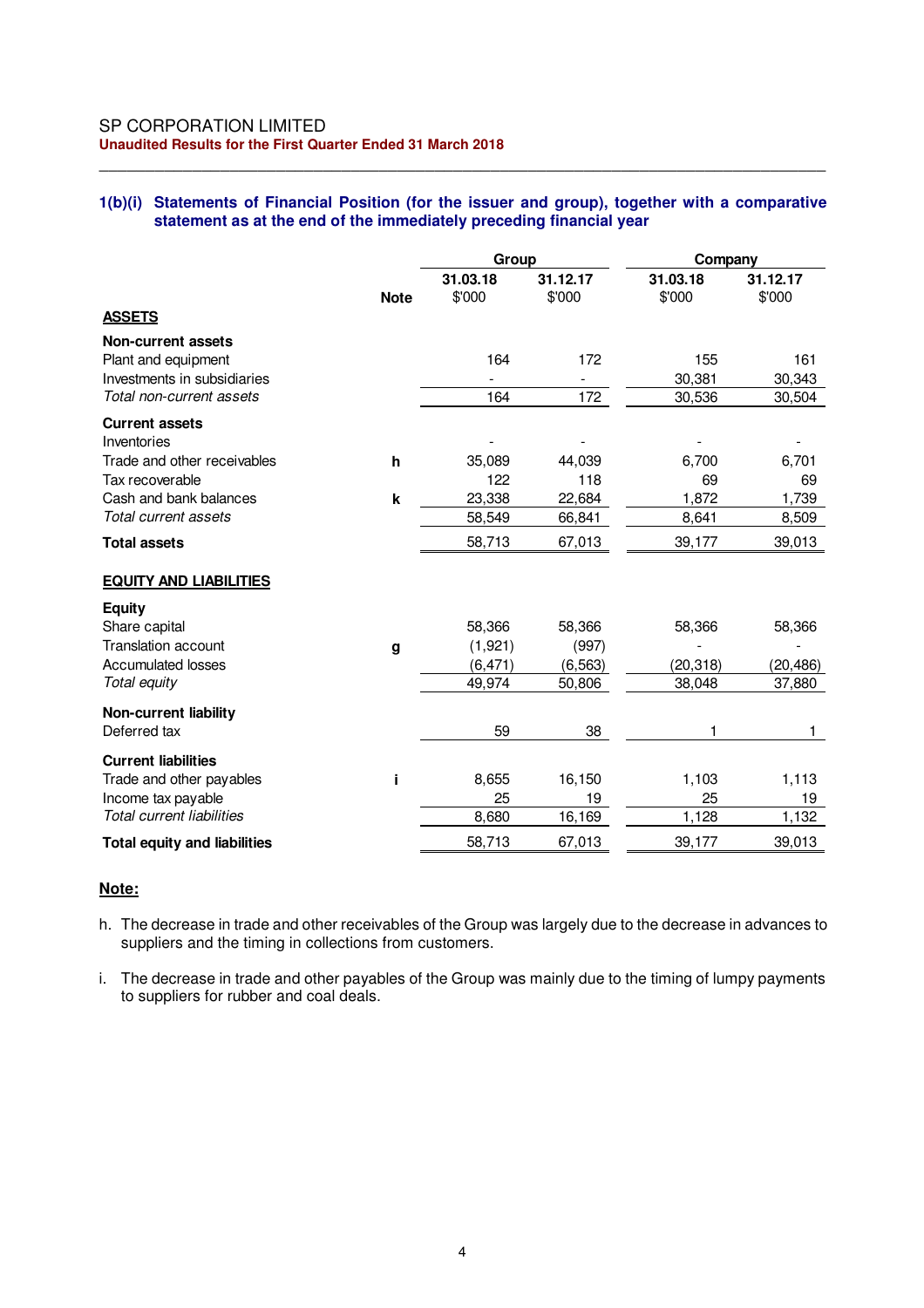## **1(b)(ii) Aggregate amount of group's borrowings and debt securities**

#### **Amount repayable in one year or less, or on demand**

| As at 31,03,18 |           | As at 31.12.17 |                  |  |
|----------------|-----------|----------------|------------------|--|
| <b>Secured</b> | Unsecured | <b>Secured</b> | <b>Unsecured</b> |  |
| \$'000         | \$'000    | \$'000         | \$'000           |  |
| -              | -         | ۰              | -                |  |

\_\_\_\_\_\_\_\_\_\_\_\_\_\_\_\_\_\_\_\_\_\_\_\_\_\_\_\_\_\_\_\_\_\_\_\_\_\_\_\_\_\_\_\_\_\_\_\_\_\_\_\_\_\_\_\_\_\_\_\_\_\_\_\_\_\_\_\_\_\_\_\_\_\_\_\_\_\_

## **Details of any collateral**

None.

### **1(c) A statement of cash flows (for the group), together with a comparative statement for the corresponding period of the immediately preceding financial year**

|                                                                                       |             | Group                |           |
|---------------------------------------------------------------------------------------|-------------|----------------------|-----------|
|                                                                                       |             | <b>First Quarter</b> |           |
|                                                                                       |             | 31.03.18             | 31.03.17  |
|                                                                                       | <b>Note</b> | \$'000               | \$'000    |
| <b>Operating activities</b>                                                           |             |                      |           |
| Profit (Loss) before tax                                                              |             |                      |           |
| from continuing operations and discontinued operation                                 |             | 133                  | (334)     |
| Adjustments for:                                                                      |             |                      |           |
| Depreciation of plant and equipment                                                   |             | 7                    | 26        |
| Interest income                                                                       |             | (252)                | (328)     |
| Fair value gain on forward contracts, unrealised                                      |             | (31)                 | (13)      |
| Operating cash flows before movements in working capital                              |             | (143)                | (649)     |
| Inventories                                                                           |             |                      | (264)     |
| Trade and other receivables                                                           |             | 8,165                | (4, 453)  |
| Restricted bank balances                                                              |             | 719                  | 1,788     |
| Trade and other payables                                                              |             | (6,966)              | (9,794)   |
| Cash generated from (used in) operations                                              |             | 1,775                | (13, 372) |
| Interest received                                                                     |             | 94                   | 184       |
| Income tax paid, net                                                                  |             | (12)                 | (163)     |
| Net cash from (used in) operating activities                                          |             | 1,857                | (13, 351) |
| <b>Investing activity</b>                                                             |             |                      |           |
| Payments for acquisition of plant and equipment                                       |             |                      | (16)      |
| Net cash used in investing activity                                                   |             |                      | (16)      |
|                                                                                       |             |                      |           |
| Net increase (decrease) in cash and cash equivalents                                  |             | 1,857                | (13, 367) |
| Cash and cash equivalents at the beginning of financial period                        |             | 20,837               | 22,146    |
| Effects of exchange rate changes on the balance of cash held in<br>foreign currencies |             | (484)                | (550)     |
| Cash and cash equivalents at the end of financial period                              | k           | 22,210               | 8,229     |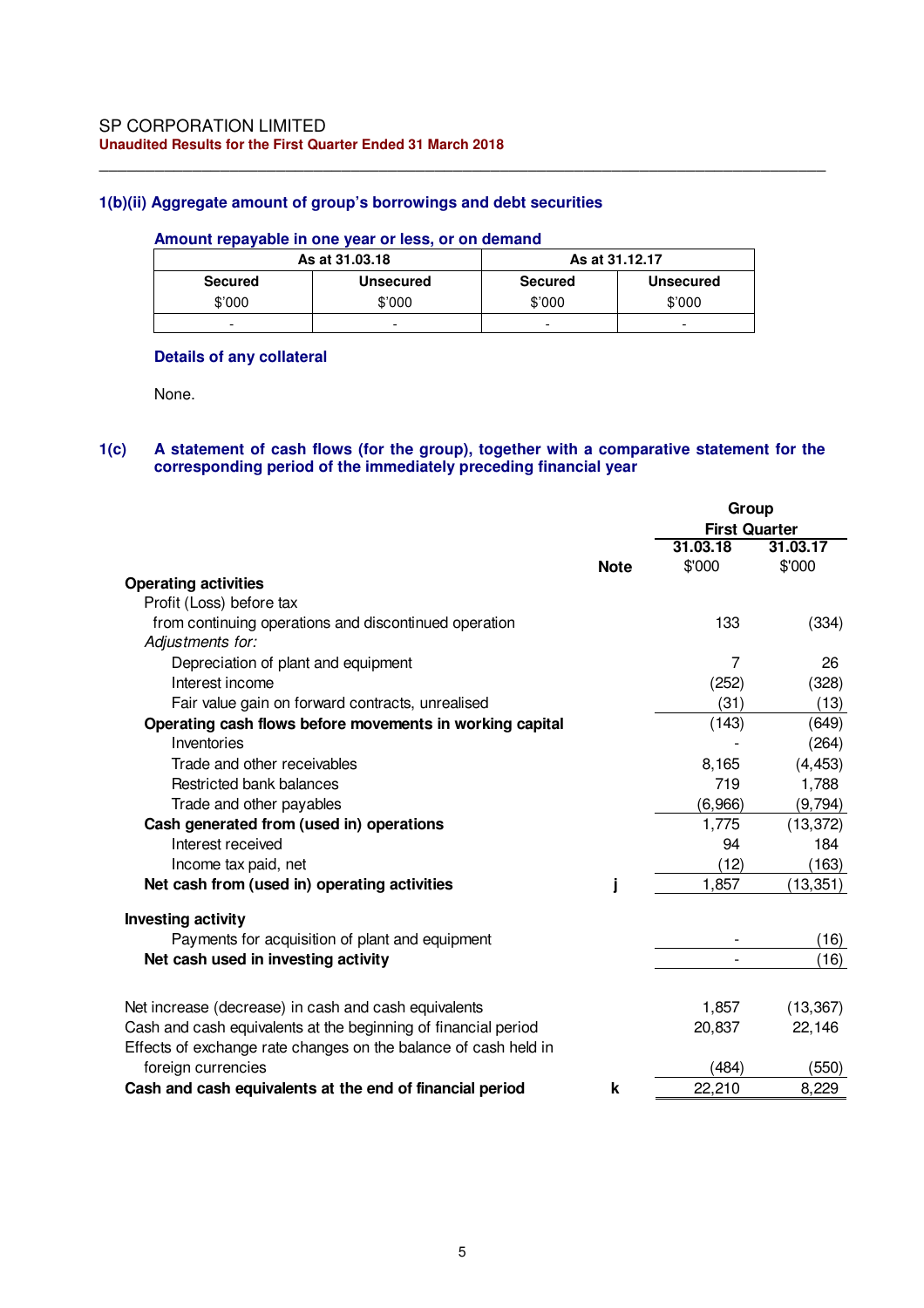### **Note:**

j. Net cash from operating activities during 1Q2018 was largely attributable to accelerated collections from customers and absence of advances made to a coal supplier, partially offset by timing of lumpy payments to suppliers.

\_\_\_\_\_\_\_\_\_\_\_\_\_\_\_\_\_\_\_\_\_\_\_\_\_\_\_\_\_\_\_\_\_\_\_\_\_\_\_\_\_\_\_\_\_\_\_\_\_\_\_\_\_\_\_\_\_\_\_\_\_\_\_\_\_\_\_\_\_\_\_\_\_\_\_\_\_\_

k. Cash and cash equivalents as at 31 March 2018 excluded a sum of \$1,128,000 (31 December 2017: \$1,847,000; 31 March 2017: \$892,000) which had been pledged to banks as collateral for trade and credit facilities provided to a subsidiary. The higher cash and cash equivalents as at 31 March 2018 reflected net cash inflows from operating activities in 1Q2018 (refer to Note j) as contrasted with the net cash outflows in 1Q2017.

### **1(d)(i) A statement (for the issuer and group) showing either (i) all changes in equity or (ii) changes in equity other than those arising from capitalisation issues and distributions to shareholders, together with a comparative statement for the corresponding period of the immediately preceding financial year**

|                                                                                        | Equity attributable to owners of the Company |                                                             |                                        |                                         |  |
|----------------------------------------------------------------------------------------|----------------------------------------------|-------------------------------------------------------------|----------------------------------------|-----------------------------------------|--|
| <b>The Group</b>                                                                       | <b>Share</b><br>Capital<br>\$'000            | <b>Translation</b><br>(Account)<br><b>Reserve</b><br>\$'000 | Accumulated<br><b>Losses</b><br>\$'000 | <b>Total</b><br><b>Equity</b><br>\$'000 |  |
|                                                                                        |                                              |                                                             |                                        |                                         |  |
| At 1 January 2018<br>Total comprehensive (loss) income for the financial period        | 58,366                                       | (997)                                                       | (6, 563)                               | 50,806                                  |  |
| Profit for the financial period                                                        |                                              |                                                             | 92                                     | 92                                      |  |
| Other comprehensive loss for the financial period                                      |                                              | (924)                                                       |                                        | (924)                                   |  |
| At 31 March 2018                                                                       | 58,366                                       | (1, 921)                                                    | (6, 471)                               | 49,974                                  |  |
|                                                                                        |                                              | 1,628                                                       |                                        |                                         |  |
| At 1 January 2017<br>Total comprehensive loss for the financial period                 | 58,366                                       |                                                             | (7,010)                                | 52,984                                  |  |
| Loss for the financial period                                                          |                                              |                                                             | (317)                                  | (317)                                   |  |
| Other comprehensive loss for the financial period                                      |                                              | (1, 101)                                                    |                                        | (1, 101)                                |  |
| At 31 March 2017                                                                       | 58,366                                       | 527                                                         | (7, 327)                               | 51,566                                  |  |
| <b>The Company</b>                                                                     |                                              |                                                             |                                        |                                         |  |
| At 1 January 2018                                                                      | 58,366                                       |                                                             | (20, 486)                              | 37,880                                  |  |
| Total comprehensive income for the financial period<br>Profit for the financial period |                                              |                                                             | 168                                    | 168                                     |  |
| At 31 March 2018                                                                       | 58,366                                       |                                                             | (20, 318)                              | 38,048                                  |  |
| At 1 January 2017                                                                      | 58,366                                       |                                                             | (19, 173)                              | 39,193                                  |  |
| Total comprehensive income for the financial period<br>Profit for the financial period |                                              |                                                             | 183                                    | 183                                     |  |
| At 31 March 2017                                                                       | 58,366                                       | $\overline{\phantom{a}}$                                    | (18,990)                               | 39,376                                  |  |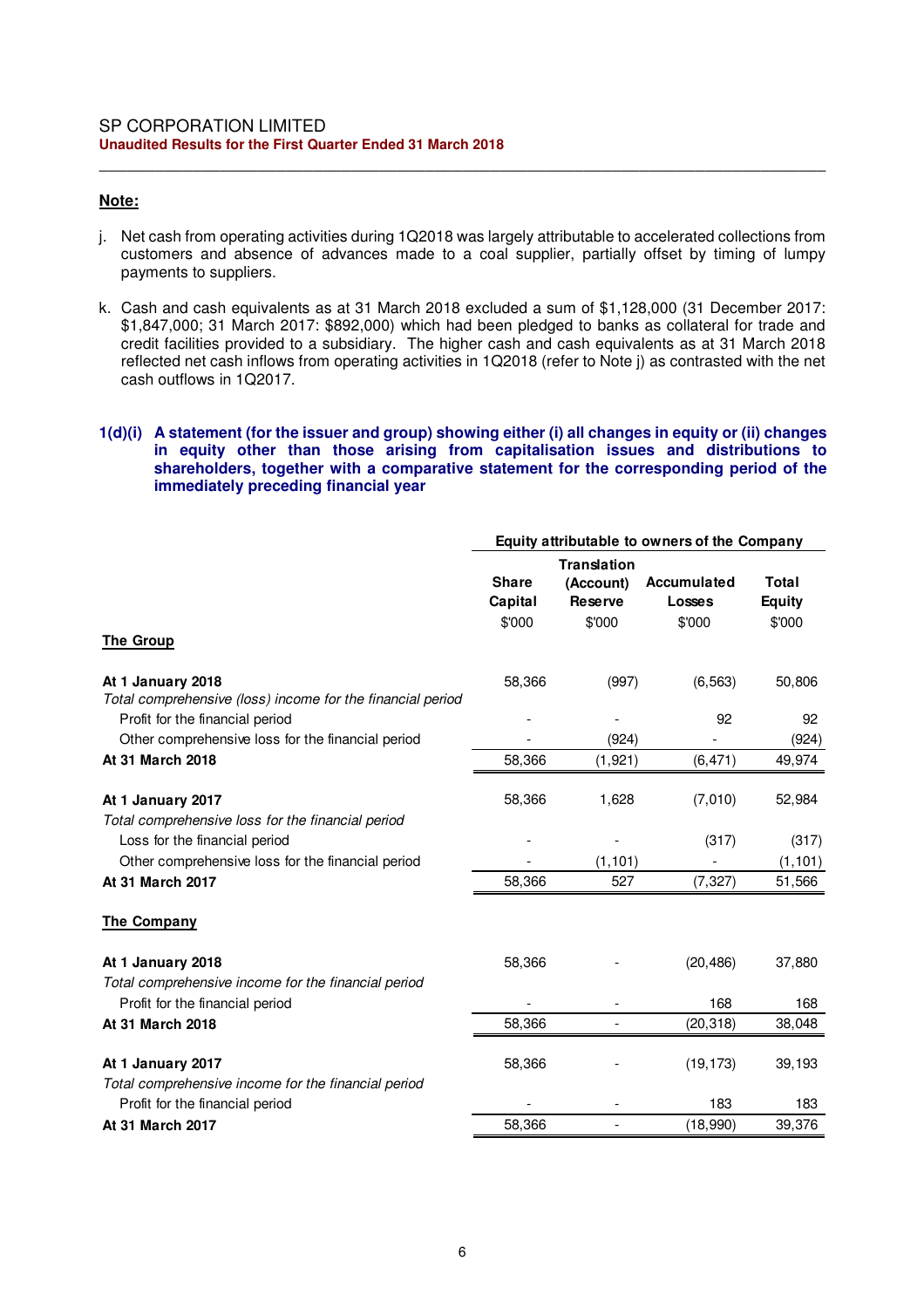#### SP CORPORATION LIMITED **Unaudited Results for the First Quarter Ended 31 March 2018**

**1(d)(ii) Details of any changes in the company's share capital arising from rights issue, bonus issue, share buy-backs, exercise of share options or warrants, conversion of other issues of equity securities, issue of shares or cash or as consideration for acquisition or for any other purpose since the end of the previous period reported on. State also the number of shares that may be issued on conversion of all the outstanding convertibles, as well as the number of shares held as treasury shares, if any, against the total number of issued shares excluding treasury shares of the issuer, as at the end of the current financial period reported on and as at the end of the corresponding period of the immediately preceding financial year.** 

\_\_\_\_\_\_\_\_\_\_\_\_\_\_\_\_\_\_\_\_\_\_\_\_\_\_\_\_\_\_\_\_\_\_\_\_\_\_\_\_\_\_\_\_\_\_\_\_\_\_\_\_\_\_\_\_\_\_\_\_\_\_\_\_\_\_\_\_\_\_\_\_\_\_\_\_\_\_

None.

**1(d)(iii) To show the total number of issued shares excluding treasury shares as at the end of the current financial period and as at the end of the immediately preceding financial year.** 

|                                            | <b>The Group</b> |               | <b>The Company</b> |               |
|--------------------------------------------|------------------|---------------|--------------------|---------------|
|                                            | 31.03.18         | 31.12.17      | 31.03.18           | 31.12.17      |
| Total number of<br>issued ordinary shares* | 35.10 million    | 35.10 million | 35.10 million      | 35.10 million |

\* There were no treasury shares at the end of the respective financial period / year.

**1(d)(iv) A statement showing all sales, transfers, disposal, cancellation and/or use of treasury shares as at the end of the current financial period reported on.** 

Not applicable.

**2. Whether the figures have been audited, or reviewed and in accordance with which standard (e.g. the Singapore Standard on Auditing 910 (Engagements to Review Financial Statements), or an equivalent standard.** 

The figures have neither been audited nor reviewed by the Company's auditors.

**3. Where the figures have been audited or reviewed, the auditors' report (including any qualifications or emphasis of matter)** 

Not applicable.

### **4. Whether the same accounting policies and methods of computation as in the issuer's most recently audited annual financial statements have been applied**

Except as disclosed in Section 5 below, the Group has applied the same accounting policies and methods of computation in the financial statements for the current financial period compared with those used in the audited financial statements for the financial year ended 31 December 2017.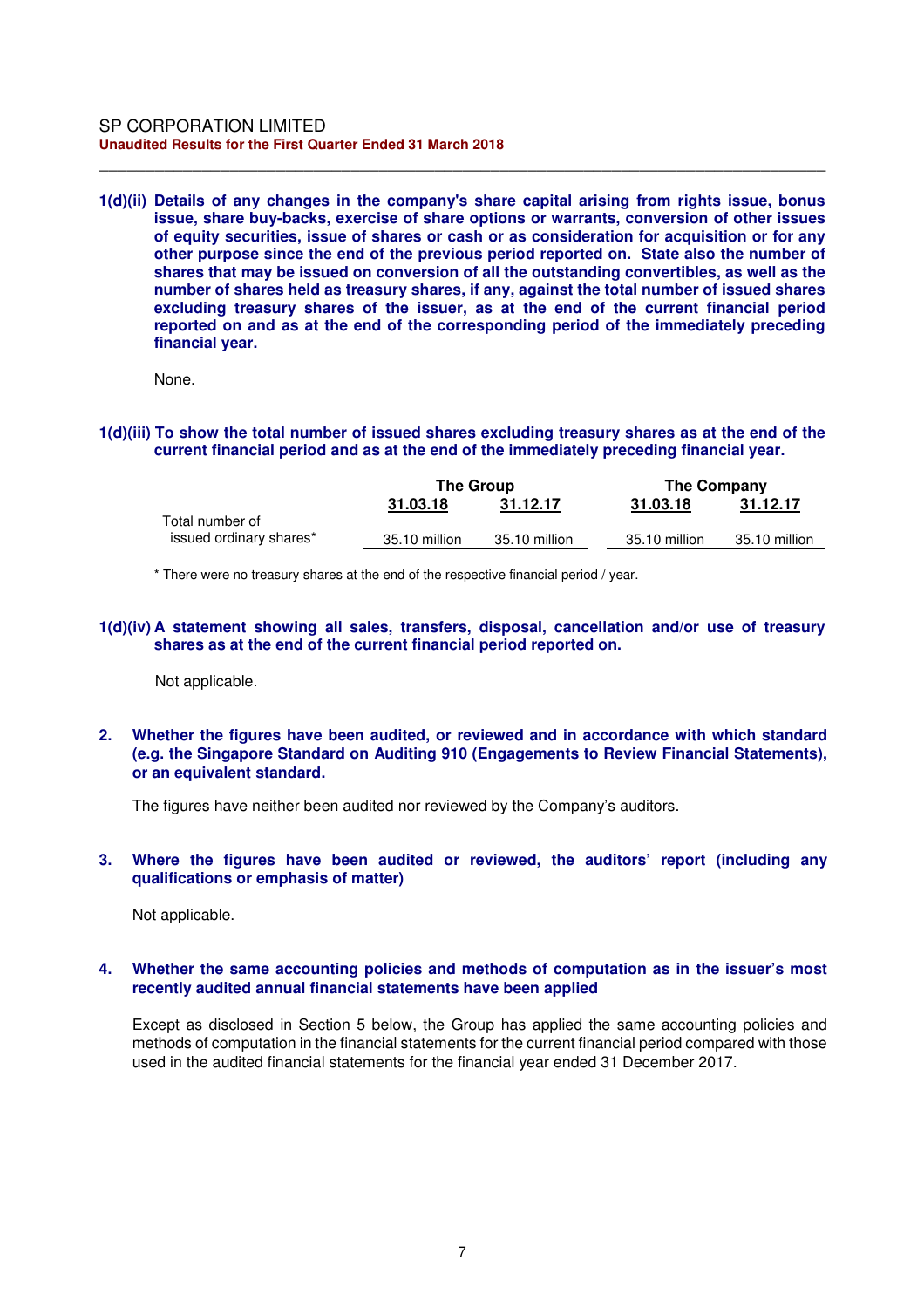### **5. If there are any changes in the accounting policies and methods of computation, including any required by an accounting standard, what has changed, as well as the reasons for, and the effect of, the change**

\_\_\_\_\_\_\_\_\_\_\_\_\_\_\_\_\_\_\_\_\_\_\_\_\_\_\_\_\_\_\_\_\_\_\_\_\_\_\_\_\_\_\_\_\_\_\_\_\_\_\_\_\_\_\_\_\_\_\_\_\_\_\_\_\_\_\_\_\_\_\_\_\_\_\_\_\_\_

The Group has adopted the Singapore Financial Reporting Standards (International) ("SRFS(I)s"), that is identical to the International Financial Reporting Standards with effect from 1 January 2018. The adoption of SFRS(I)s for the first time for the financial year ending 31 December 2018 does not result in any changes to the Group's and the Company's current accounting policies and no material adjustments are required on transition to this new framework.

Specifically, the Group has adopted SFRS(I) 9 Financial Instruments and SFRS(I) 15 Revenue from Contracts with Customers that are effective for annual periods beginning on or after 1 January 2018 and are relevant to the Group's operations. The adoption of these new SFRS(I)s does not result in any changes to the Group's and the Company's accounting policies and has no material effect on the amounts reported for the current financial period or prior financial years.

### **6. Earnings per ordinary share of the group for the current financial period reported on and the corresponding period of the immediately preceding financial year, after deducting any provision for preference dividends**

|                                                                                                  | Group<br><b>First Quarter</b> |          |
|--------------------------------------------------------------------------------------------------|-------------------------------|----------|
|                                                                                                  | 31.03.18                      | 31.03.17 |
| i)<br>Earnings (Loss) per ordinary share based on weighted<br>average number of shares (in cent) |                               |          |
| From continuing operations                                                                       | 0.26                          | 0.49     |
| From continuing and discontinued operations                                                      | 0.26                          | (0.90)   |
| ii) Earnings (Loss) per ordinary share based on fully diluted<br>basis (in cent)                 |                               |          |
| From continuing operations                                                                       | 0.26                          | 0.49     |
| From continuing and discontinued operations                                                      | 0.26                          | (0.90)   |
| Weighted average number of ordinary shares (in million)                                          | 35.10                         | 35.10    |

**7. Net asset value (for the issuer and group) per ordinary share based on the total number of issued shares excluding treasury shares of the issuer at the end of the (a) current period reported on and (b) immediately preceding financial year** 

Net asset value per ordinary share (in dollar) Total number of issued shares\* at the end of the financial period / year (in million)

|          | Group<br>Company |          |          |  |
|----------|------------------|----------|----------|--|
| 31.03.18 | 31.12.17         | 31.03.18 | 31.12.17 |  |
| 1.42     | 1.45             | 1.08     | 1.08     |  |
|          |                  |          |          |  |
| 35.10    | 35.10            | 35.10    | 35.10    |  |

\* There were no treasury shares at the end of the respective financial period / year.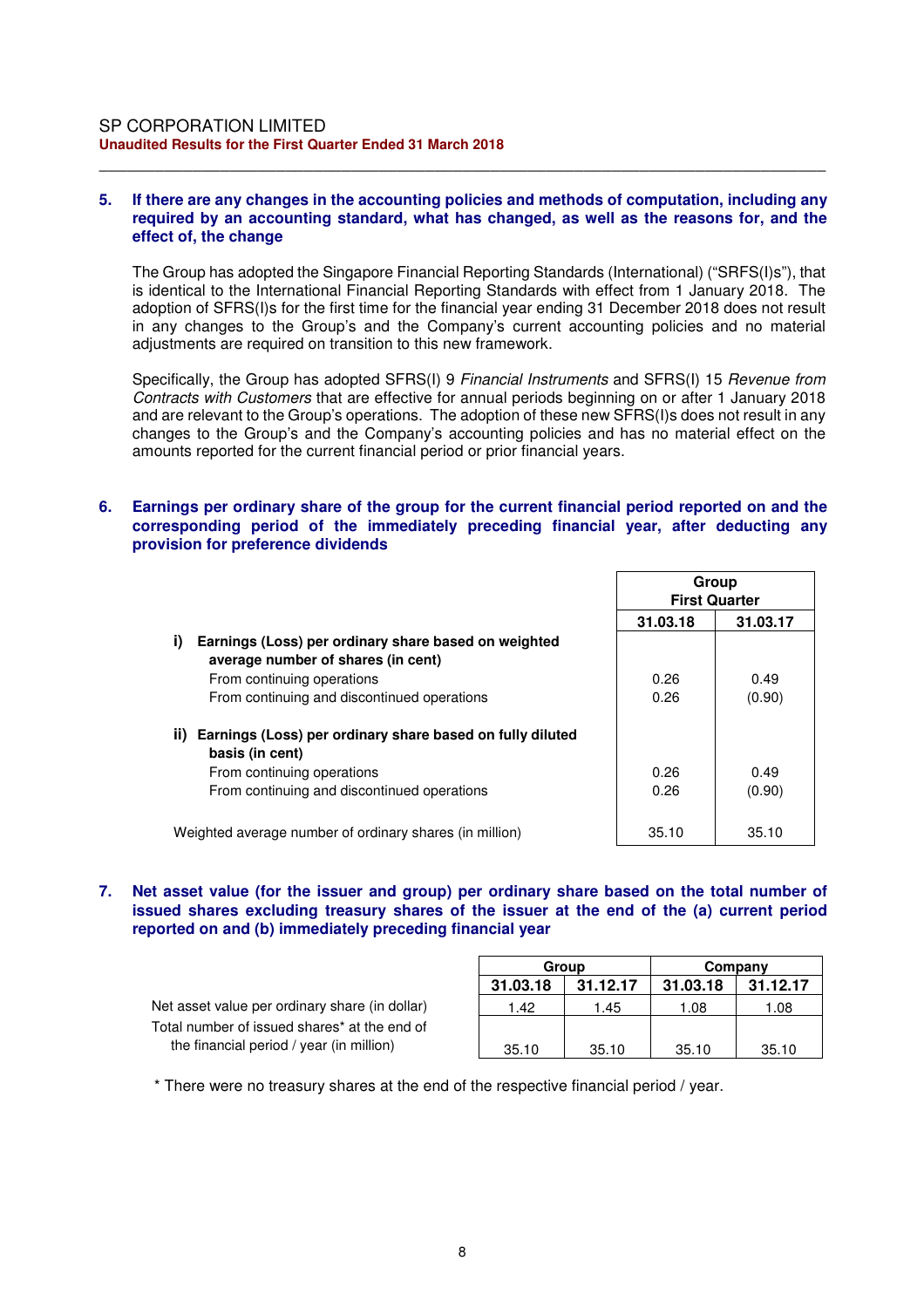### **8. A review of the performance of the group, to the extent necessary for a reasonable understanding of the group's business. The review must discuss any significant factors that affected the turnover, costs, and earnings of the group for the current financial period reported on, including (where applicable) seasonal or cyclical factors. It must also discuss any material factors that affected the cash flow, working capital, assets or liabilities of the group during the current financial period reported on**

\_\_\_\_\_\_\_\_\_\_\_\_\_\_\_\_\_\_\_\_\_\_\_\_\_\_\_\_\_\_\_\_\_\_\_\_\_\_\_\_\_\_\_\_\_\_\_\_\_\_\_\_\_\_\_\_\_\_\_\_\_\_\_\_\_\_\_\_\_\_\_\_\_\_\_\_\_\_

The Group's revenue from continuing operations (i.e. commodities trading) increased to \$28.6 million in 1Q2018 compared to \$21.7 million in 1Q2017. The higher revenue was mainly attributable to an increase in coal trading activities at higher average selling prices and gross margins, partially offset by lower revenue from sale of natural rubber and aluminium, and the absence of trading activities for synthetic rubber, steel wire rods and consumer products. Commodities trading reported a lower profit after tax of \$0.1 million in 1Q2018 compared to \$0.2 million in 1Q2017, mainly due to lower interest income on overdue trade receivables and higher operating expenses.

#### **9. Where a forecast, or a prospect statement, has been previously disclosed to shareholders, any variance between it and the actual results**

Not applicable.

### **10. A commentary at the date of the announcement of the significant trends and competitive conditions of the industry in which the group operates and any known factors or events that may affect the group in the next reporting period and the next 12 months**

Following the divestment of the loss-making tyre distribution business at the end of 2017, the Group continues to focus on optimising its commodities trading business, while exploring new strategic options. The Group remains watchful of its costs amid the challenges of uncertain market conditions.

#### **11. Dividend**

#### **(a) Current Financial Period Reported On**

Any dividend declared for the current financial period reported on?

None.

# **(b) Corresponding Period of the Immediately Preceding Financial Year**

Any dividend declared for the corresponding period of the immediately preceding financial year?

None.

### **(c) Date payable**

Not applicable.

#### **(d) Books closure date**

Not applicable.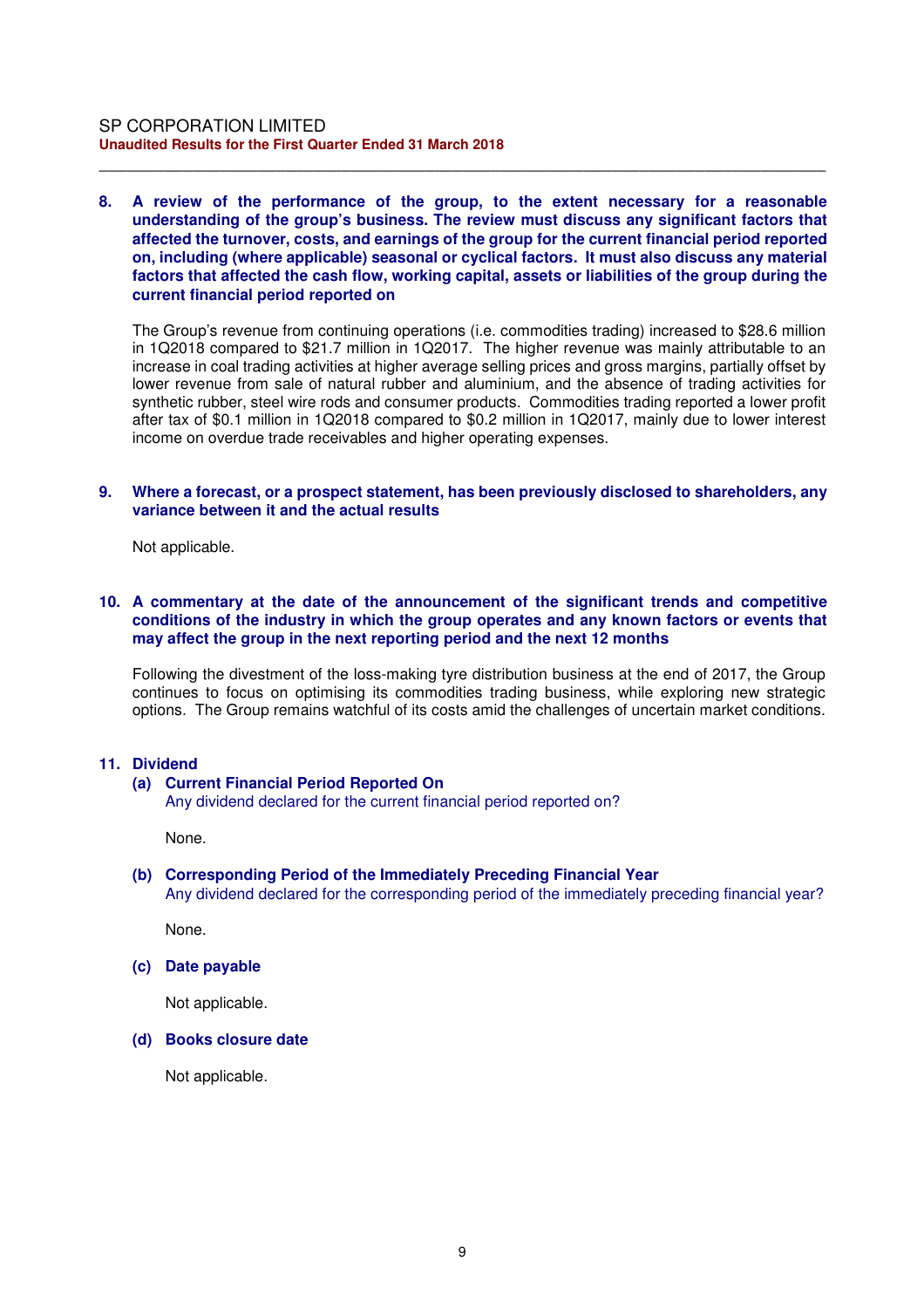## **12. If no dividend has been declared/recommended, a statement to that effect**

No dividend has been declared or recommended for the three months ended 31 March 2018.

\_\_\_\_\_\_\_\_\_\_\_\_\_\_\_\_\_\_\_\_\_\_\_\_\_\_\_\_\_\_\_\_\_\_\_\_\_\_\_\_\_\_\_\_\_\_\_\_\_\_\_\_\_\_\_\_\_\_\_\_\_\_\_\_\_\_\_\_\_\_\_\_\_\_\_\_\_\_

#### **13. Interested Person Transactions**

The aggregate value of interested person transactions entered into during the following financial periods is as follows:

|                                                                                                                                              | Group                                                                                                                                                                                         |                    |                                                                                                                                                                           |                    |
|----------------------------------------------------------------------------------------------------------------------------------------------|-----------------------------------------------------------------------------------------------------------------------------------------------------------------------------------------------|--------------------|---------------------------------------------------------------------------------------------------------------------------------------------------------------------------|--------------------|
|                                                                                                                                              | Aggregate value of all interested<br>person transactions (excluding<br>transactions less than \$100,000<br>and transactions conducted under<br>shareholders' mandate pursuant<br>to Rule 920) |                    | Aggregate value of all interested<br>person transactions conducted<br>under shareholders' mandate<br>pursuant to Rule 920 (excluding<br>transactions less than \$100,000) |                    |
|                                                                                                                                              | <b>First Quarter</b>                                                                                                                                                                          |                    | <b>First Quarter</b>                                                                                                                                                      |                    |
| Name of interested person                                                                                                                    | 31.03.18<br>\$'000                                                                                                                                                                            | 31.03.17<br>\$'000 | 31.03.18<br>\$'000                                                                                                                                                        | 31.03.17<br>\$'000 |
| <b>Sales</b><br>William Nursalim alias William Liem & associates                                                                             |                                                                                                                                                                                               |                    | 2,858                                                                                                                                                                     | 3,513              |
| <b>Purchases</b><br>William Nursalim alias William Liem & associates                                                                         |                                                                                                                                                                                               |                    | 19,592                                                                                                                                                                    | 7,246              |
| Interest income from placement of refundable trade deposit<br>William Nursalim alias William Liem & associates                               |                                                                                                                                                                                               |                    | 119                                                                                                                                                                       | 118                |
| Interest income from overdue trade receivables<br>William Nursalim alias William Liem & associates<br>Nuri Holdings (S) Pte Ltd & associates |                                                                                                                                                                                               |                    |                                                                                                                                                                           | 233<br>386         |
| Total interested person transactions                                                                                                         |                                                                                                                                                                                               |                    | 22,569                                                                                                                                                                    | 11,496             |

### **14. Undertakings from directors and executive officers**

Pursuant to Listing Rule 720(1) of the SGX-ST Listing Manual, the Company has received the signed undertakings from all its directors and executive officers based on the revised form of Appendix 7.7.